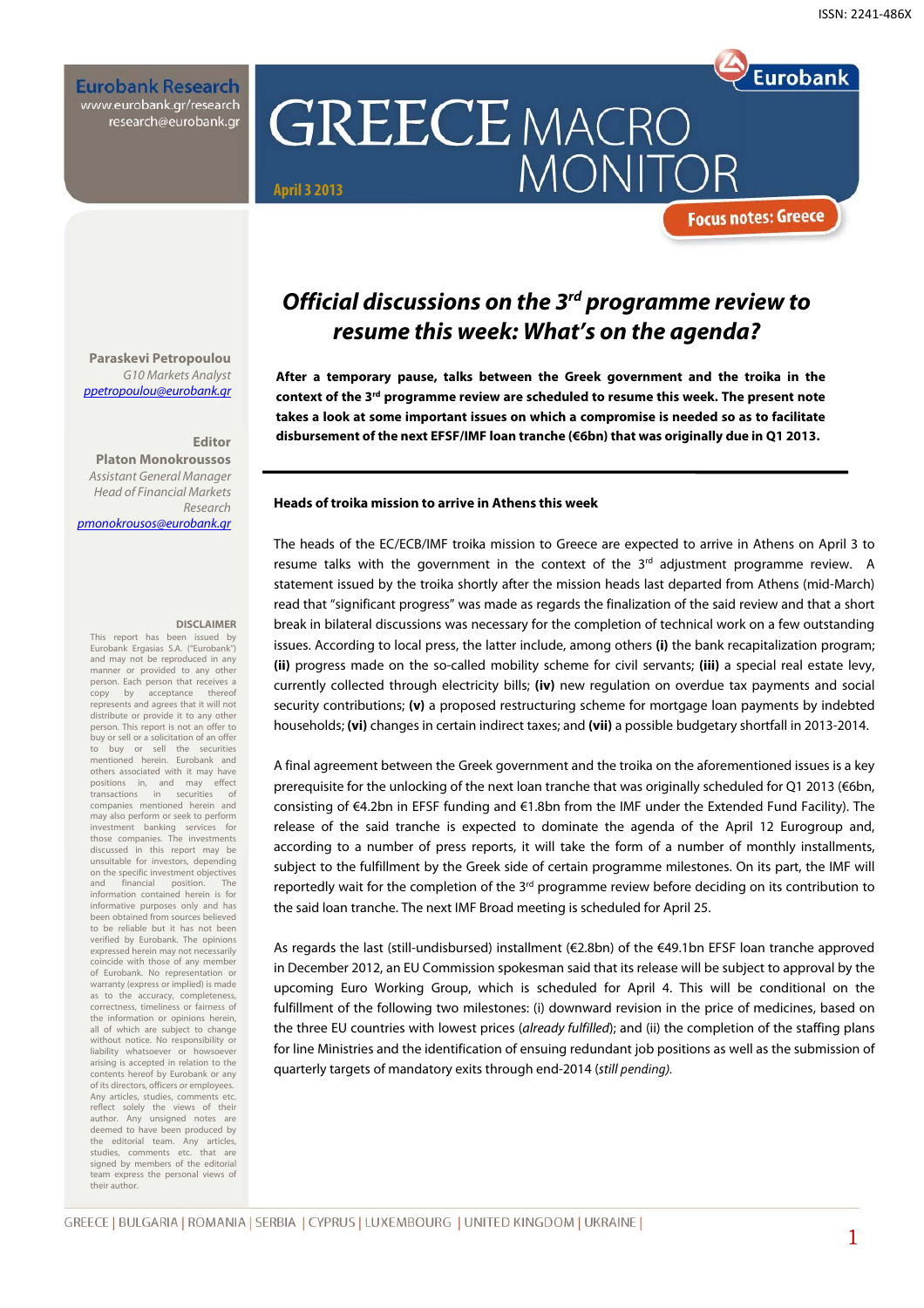**GREECE MACRO MONITOR** 



April 3, 2013

**Focus notes: Greece** 

#### **3rd review Issues on which a compromise has yet to be reached**

**Domestic bank recapitalization.** In late March, Bank of Greece (BoG) reportedly sent letters to the managements of systemic domestic banks requesting a speeding up of the agreed recapitalization process. According to the same sources, BoG has requested General Shareholders Meetings to be held by the end of the current week so as to approve share capital increases in the context of the domestic bank recapitalization program. Moreover, BoG reportedly asked major domestic credit institutions to detail by mid-April, at the latest: (i) whether and how they can raise private funds to cover at least 10% of new common equity capital so as to remain privately-run<sup>1</sup>; (ii) to finalise the terms of the capital increases (e.g. amount to be raised via existing shareholders and via the HFSF in the form of common shares / subscription price to the common equity capital increase for the private sector/ amount of CoCos/ rights issue terms); and (iii) to submit the relevant Information letter to the Capital Market Commission. As regards the deadline for the completion of the banks' capital raising process, Bank of Greece Governor George Provopoulos suggested earlier this week that it may be extended by one month to end May 2013.

**Staffing plans for line Ministries, identification of redundant positions and specification of quarterly targets for mandatory exits through to end-2014.** As laid out in the revised MoU conditionality, 25k of public employees must be transferred to a special labor reserve (i.e., the so-called mobility scheme) by the end of this year. Under the said scheme**,** transferred employees will be receiving 75% of their basic monthly salary for a year, before being subject to permanent separation. That is, in case they fail to be reappointed to fill in vacant positions in the broader public sector. This is part of a broader commitment by Greece to reduce public sector employment by 150k over the period 2010-2015. According to local press, the troika rejected an earlier proposal by the Ministry of Administrative Reform & e-Governance to reach the above target via (i) natural attrition (and the application of the existing 1:5 or 1:10 hiring rules); and (ii) outright dismissals of civil servants who have seriously breached the code of conduct or have an administrative inquiry ordered against them. The Ministry defended its position by arguing that the overall public sector workforce is falling faster than expected earlier, mainly thanks to natural attrition, early retirements and the non-renewal of fixed-term contracts. Specifically, the government estimates that the overall public sector workforce stood at around 668k in October 2012, having declined by 75k over the past 1½ year. In an effort to reach a compromise with the troika on the aforementioned issues, the Greek side reportedly proposed the removal of 5k public servants by the end of 2014 out of the 25k expected to be placed into the mobility scheme by the end of the current year. According to the same sources, the latter figure consists of perjurer employees as well as of civil servants who have been appointed with false documentation or/and have been unjustifiably absent from their work. As per the same sources, the troika also rejected this proposal requesting, instead, the immediate dismissal of all perjurer employees.

**Special real estate levy currently collected through electricity bills.** According to local press, the general implementation framework for a planned single property tax - to replace both the special Property Tax (FAP) currently applied to all real estate holdings and a special levy collected via electricity bills - is not likely to be ready for introduction in H2-2013 as envisaged in the revised MoU. As a result, the troika has instead proposed the special levy to remain in place for another year. They have also requested the single property tax - once it comes into force - to be paid through electricity bills so as for the government to secure revenues of ca €3.2/annum i.e., the total amount currently collected via all property taxes. Reportedly, the troika believes that without extending the present special levy for another year would eventually result to a revenue shortfall of ca €1bn in 2013-2014. This issue appears to represent a source of contention within the government. Both junior coalition partners, PASOK and Democratic left, have publicly voiced their objection to a possible extension of the controversial property tax paid through electricity bills, with the latter warning that it will cast a negative vote should a related bill be submitted to Parliament.

<sup>&</sup>lt;sup>1</sup>The remaining 90% capital requirement that is necessary for banks to meet a core Tier 1 target of 6% will be covered through the issue of common shares to the Hellenic Financial Stability Fund (HFSF) with restrictive voting rights. Yet, should the Fund's participation exceeds 90% of the common equity capital increase, the HFSF shares will carry full voting rights, implying an effective nationalization of the credit institution. The remaining capital requirement - i.e., above the 6% Core Tier 1 ratio - that is necessary to meet the BoG's core Tier 1 target (estimated at 9%) will be covered through the issue of contingent convertible bonds by the credit institution, such as CoCos, taken up by the HFSF, upon approval of the respective general shareholders meeting.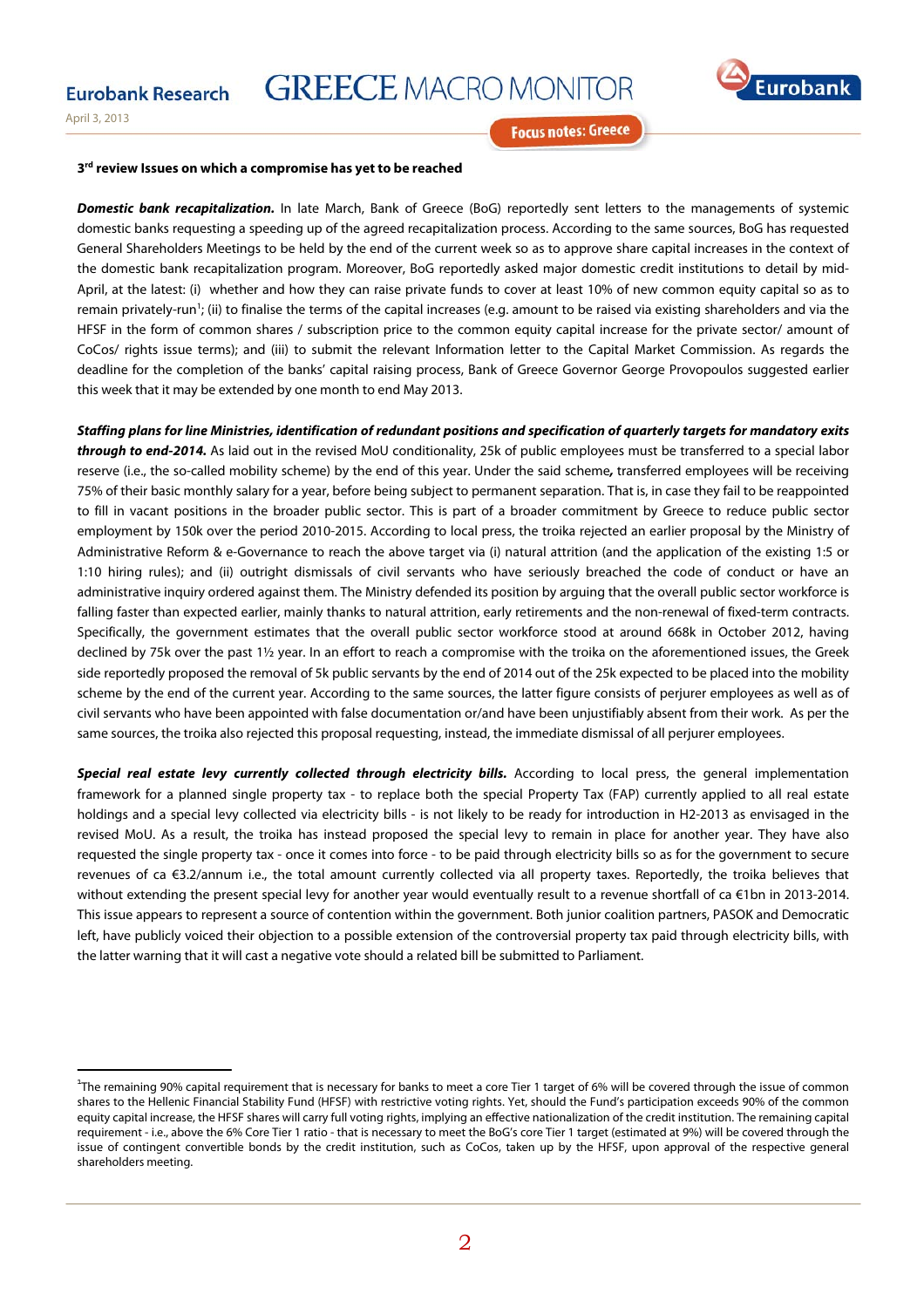## **GREECE MACRO MONITOR**



April 3, 2013

**Eurobank Research** 

#### **Focus notes: Greece**

**New regulation on overdue tax payments and social security contributions.** Aiming to boost budgetary revenue, the troika and the government have reportedly agreed on a new framework for the settlement of unpaid taxes and social security contributions. Tax arrears are currently estimated at ca €56.5bn but, according to the Ministry of Finance, only €11-12bn of the latter amount is deemed as collectible. Similarly, no more than 1/3<sup>rd</sup> of outstanding social security contributions (ca €14bn) is considered to be recoverable.

Yet, the troika and the government have not reached an agreement on certain aspects of the aforementioned framework. Among others, these include the maximum number of monthly installments and the interest rate charged. Specifically, the troika insists that: (i) the total number of monthly installments does not exceed 36 as opposed to the Greek side, which is in favor of 46; and (ii) the new scheme involves an interest charge of 8.7%, which is deemed by the Greek government to be too high. According to local press, the two sides agreed that uncollected debts will enter a special file for 20 years, before being written off, unless debtors are found to own assets. The General Accounting Office reportedly estimates that the implementation of the proposed framework for the settlement of overdue taxes and social security contributions may generate revenues up to €5.2bn this year (€3.7bn from tax arrears and €1.5bn from overdue social security contributions).

**Proposed restructuring scheme for mortgage loan payments.** According to the latest available BoG data, non-performing loans (NPLs) stood at 22.5% in September 2012, up from 16% in end-2011, a development that reveals the problems domestic households and businesses currently face in servicing their bank debts. According to local press, one in four households is at risk of losing their homes, as they cannot afford to meet their monthly payments, despite loan restructurings (e.g. lengthening of loan tenors) offered by banks. Against this background, a proposal made by the Greek government as regards the introduction of new legislation that would allow heavily indebted households to restructure their mortgage loans with more favorable terms was reportedly approved by official lenders. According to the same sources, both sides agreed that households qualified for the new scheme should meet the following criteria:

- (i) be first time home buyers;
- (ii) respective home value does not exceed  $\epsilon$ 180k;
- (iii) they have lost 35% of their income over the last 3 years;
- (iv) their annual income is no higher than  $\epsilon$ 25k; and
- (v) their total wealth does not exceed  $\epsilon$ 300k.

Yet, certain aspects of the aforementioned proposal remain a source of contention, especially as regards the duration of the effective loan payment moratorium and the interest rate applied. Reportedly, the troika favors:

- (i) a two-year period of interest-only payments, while the Greek side proposes four years;
- (ii) new scheme to involve an interest rate linked to the euribor plus a spread, opposing the government's proposal for a fixed rate of 1.5%; and
- (iii) the outstanding mortgage should not to exceed  $\in$ 125k, an amount deemed by the Greek side to be too low.

According to local press reports, the troika mission insists on relatively more strict criteria amid concerns that a more generous mortgage restructuring plan may need additional bank recapitalization funds.

**Proposed changes in certain indirect taxes.** According to local press, the troika is concerned that a government proposal to reduce the current VAT rate on food catering from 23% to 13% may jeopardize the agreed fiscal targets. Moreover, a decision is still pending on an earlier proposal by the Greek government to reduce the special consumption tax on heating oil. Both sides agreed to discuss the latter issue again in late May, in the context of the  $4<sup>th</sup>$  programme review.

**Possible budgetary shortfall in 2013-2014.** According to a number of press reports, the troika projects a budgetary shortfall as high as €2.7bn in 2013-2014 as a result of:

- (i) the government's reluctance to impose a 2‰ annual tax on business turnover in favor of Freelancers Insurance Organization, as envisaged in the updated Medium-Term Fiscal Strategy (MTFS) for 2013-2016. Specifically, the MTFS envisions cumulative budgetary revenues of €600mn via the imposition of the aforementioned measure in the period 2013- 2014 (€150mn in 2013 and €450mn in 2014);
- (ii) overestimation (by  $E200$ mn) of certain expenditure-side measures incorporated in the updated MTFS;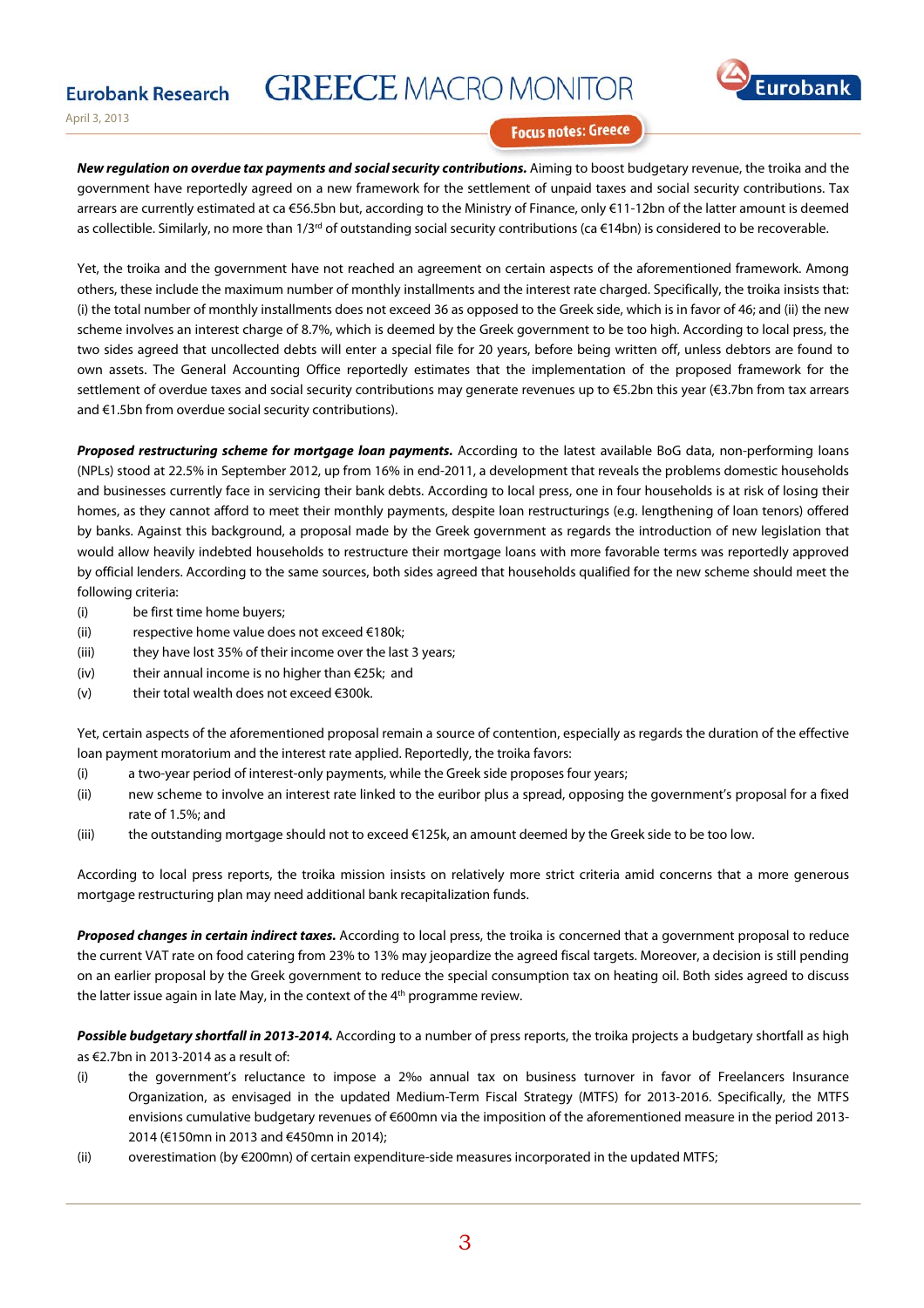## **GREECE MACRO MONITOR**



April 3, 2013

**Eurobank Research** 

**Focus notes: Greece** 

- (iii) failure of domestic banks to distribute dividends on the preferred shares they issued to the Greek State under the 3723/2008 Law in return of capital injection. The FY-2013 Budget projects revenues of €900mn by the aforementioned source. Domestic banks argue that they can not pay dividends to the State in view of the heavy losses they suffered as a result of the sovereign debt crisis;
- (iv) potential decision by the Greek government not to extend the special property tax collected via electricity bills for another year. As was mentioned earlier, the troika has reportedly warned that, should this be the case, a budgetary shortfall of ca €1bn in 2013-2014 would eventually resulted.

Note that, the Greek Parliament endorsed in late 2012 two Legislative Acts incorporating a number of safeguards aiming at strengthening the Budget execution and enhancing the fiscal management. Among others, the aforementioned Acts envision the implementation of automatic expenditure cuts (in line ministries, public enterprises, local municipalities and other general government entities) when the fiscal performance deviates from the officially agreed target, while ensuring that arrears are not increasing.